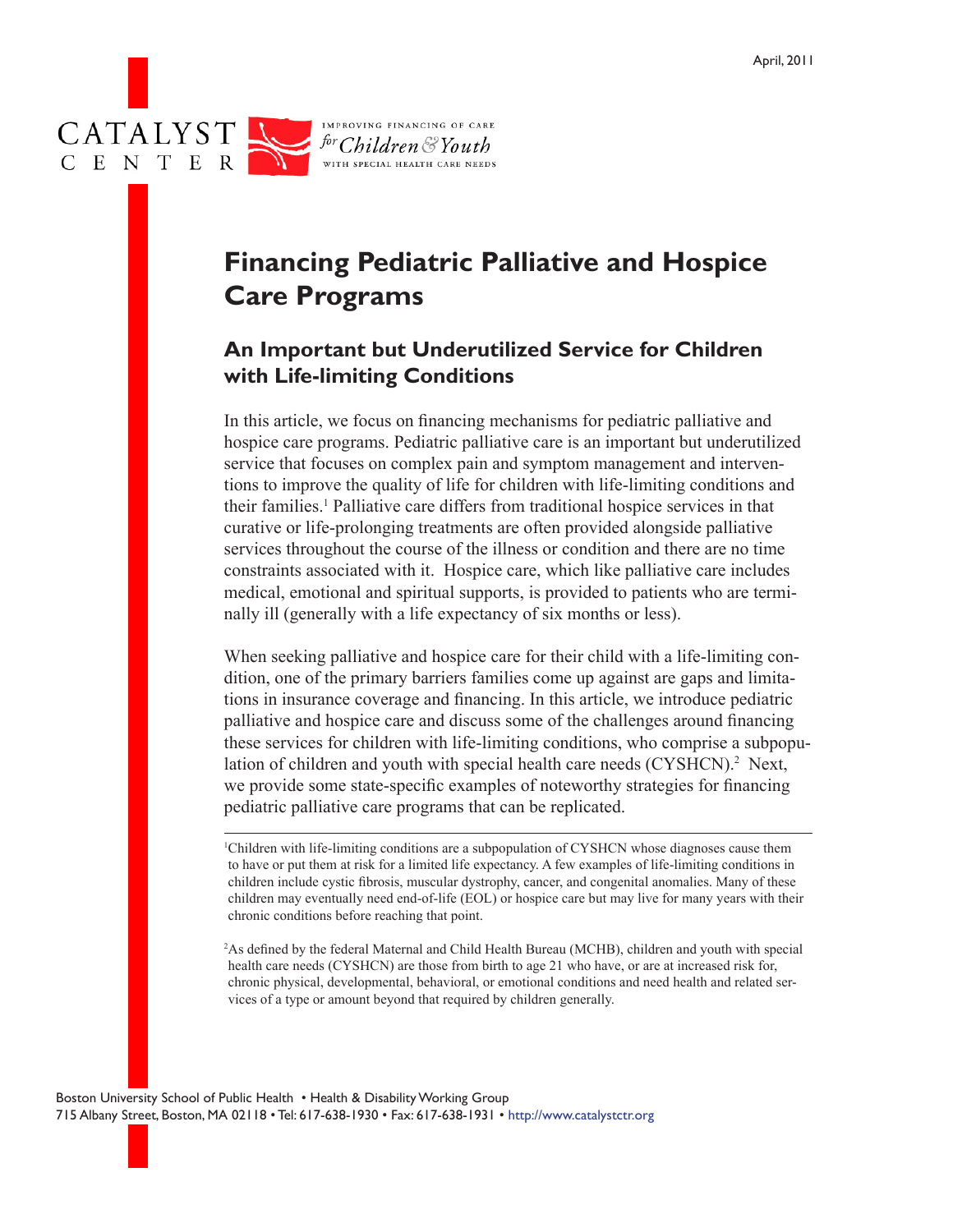|                  | <b>Palliative Care</b>                                                                                                                                                                                                                                                                                                                                                                                                                                                                                                                   | <b>Hospice</b>                                                                                                                                                                                                                                                                                                                                                                                                                                 |
|------------------|------------------------------------------------------------------------------------------------------------------------------------------------------------------------------------------------------------------------------------------------------------------------------------------------------------------------------------------------------------------------------------------------------------------------------------------------------------------------------------------------------------------------------------------|------------------------------------------------------------------------------------------------------------------------------------------------------------------------------------------------------------------------------------------------------------------------------------------------------------------------------------------------------------------------------------------------------------------------------------------------|
| <b>Timing</b>    | There are no restrictions on<br>when palliative care can begin.<br>Ideally, it is initiated as early<br>as diagnosis and continues<br>throughout the course of the<br>illness or condition.                                                                                                                                                                                                                                                                                                                                              | Hospice benefits are typically cov-<br>ered by insurance only for people<br>with terminal illness (usually<br>defined as having a six-months-or-<br>less life expectancy).                                                                                                                                                                                                                                                                     |
| <b>Payment</b>   | Coverage of palliative services<br>varies widely across insur-<br>ance sources. Palliative care<br>services that are covered by<br>medical insurance are billed<br>for separately. Services that<br>are part of many high quality<br>palliative care programs are not<br>considered medical care (such<br>as family respite) and so are<br>not typically covered by private<br>health insurance. In addition to<br>limited revenue from billing,<br>philanthropic support (grants<br>and donations) are important<br>sources of funding. | Coverage of hospice services also<br>varies across insurance coverage<br>sources, but are typically admin-<br>istered through a hospice agency.<br>As hospice is considered "all-<br>inclusive," items are not billed for<br>separately. Many hospice programs<br>are subsidized or covered by Medi-<br>care or through Medicaid waiver<br>programs. Philanthropic support<br>(grants and donations) are also<br>important sources of funding. |
| <b>Treatment</b> | Palliative care can begin as<br>early as diagnosis; thus, it can<br>provide services, comfort and<br>support at any stage of the<br>patient's illness or condition,<br>alongside curative or life-pro-<br>longing treatment.                                                                                                                                                                                                                                                                                                             | Hospice care usually focuses on<br>providing physical and emotional<br>comfort as the patient nears the<br>end of his or her life. No curative<br>or life-prolonging treatments are<br>provided under hospice.                                                                                                                                                                                                                                 |

### **Palliative and hospice care: What's the difference?**<sup>3</sup>

## **Introduction to Palliative Care**

Palliative care can improve quality of life, optimize function, and minimize the physical suffering and emotional hardship faced by children with life-limiting conditions and their families. Palliative care is usually provided by a multidisciplinary team working in conjunction with clinicians treating the primary diagnosis and focuses

3 Table adapted from "Hospice vs. Palliative Care," by Ann Villet-Lagomarsino. Educational Broadcasting Corporation/Public Affairs Television, Inc. Available from the National Caregivers Library. Accessed April 4, 2011 from http://www.caregiverslibrary.org/Default.aspx?tabid=375.

CATALYST C E N T E R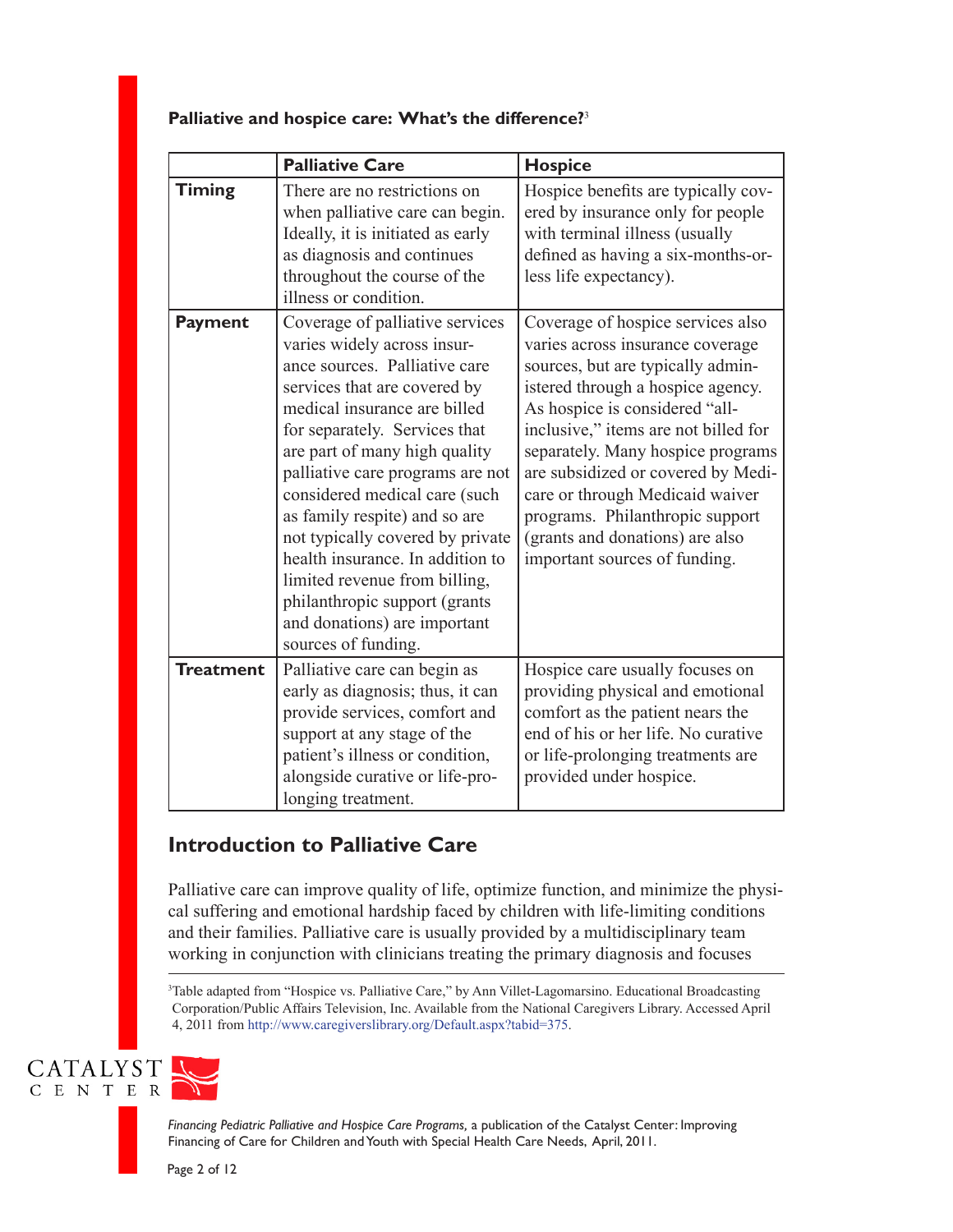primarily on complex pain and symptom management. It also provides holistic support services to families as they learn about their child's needs and prognosis, become adept at navigating the medical system, and formulate strategies for making difficult decisions. Unlike hospice care, which is provided near the end of life, many model palliative care programs take an integrated, interdisciplinary approach to care provision, starting as early as when the child is diagnosed and continuing for months or even years. In addition to the obvious benefits to the child with a life-limiting condition and his or her family, palliative care has been shown to decrease both hospital admissions and average lengths of stay in medical facilities for this pediatric patient population.<sup>4</sup>

### **Barriers to Pediatric Palliative Care**

In the U.S. annually, about 500,000 children experience life-limiting conditions expected to eventually lead to premature death.<sup>5</sup> While their conditions may cause them to have or be at risk for a shorter life expectancy, many of these children live for long periods of time - sometimes many years. Unlike in adults, life-limiting conditions in children are commonly neurological or genetic in origin. This results in often protracted and unpredictable clinical trajectories and prognostic uncertainties. Thus, many children with life-limiting conditions could benefit from pediatric palliative care services that can be provided alongside curative or life-prolonging treatment, starting at diagnosis. However, Children's Hospice International (or CHI, a non-profit organization focusing on integrating hospice services into routine pediatric medicine) asserts that both palliative care and hospice services are often unavailable and/or insufficient to adequately meet the needs of children with life-limiting conditions and their families.<sup>6</sup> Many of the benefits of palliative care are also offered through hospice, and the financing mechanisms for hospice care are more clearly defined than for palliative care. However, there are barriers to children and families accessing them through hospice because of the restrictions in coverage and financing policies for hospice services, which include a general requirement that the patient have a six-monthsor-less life expectancy and stop receiving curative treatments. These restrictions are directly counter to optimal palliative care for children because they do not take into account the medical needs or preferences of the child and his or her family due to the nature of life-limiting conditions in children. Cultural barriers in the context of these restrictions also inhibit optimal palliative care. It can be very difficult for both

4 Children's Hospice and Palliative Care Coalition. "The Waiver." September 2008. Accessed March 25, 2011 at http://www.childrenshospice.org/benefit/waiver/.

5 Himelstein BP, Hilden JM, Boldt AM, and Weissman D. Pediatric Palliative Care. New England Journal of Medicine. 2004; 350:1752-62.

6 Children's Hospice International. "Children's Hospice International Program for All-Inclusive Care for Children and their Families (PACC)." Accessed March 24, 2011 at http://www.chionline.org/programs/.

*Financing Pediatric Palliative and Hospice Care Programs,* a publication of the Catalyst Center: Improving Financing of Care for Children and Youth with Special Health Care Needs, April, 2011.

Page 3 of 12

CATALYST C E N T E R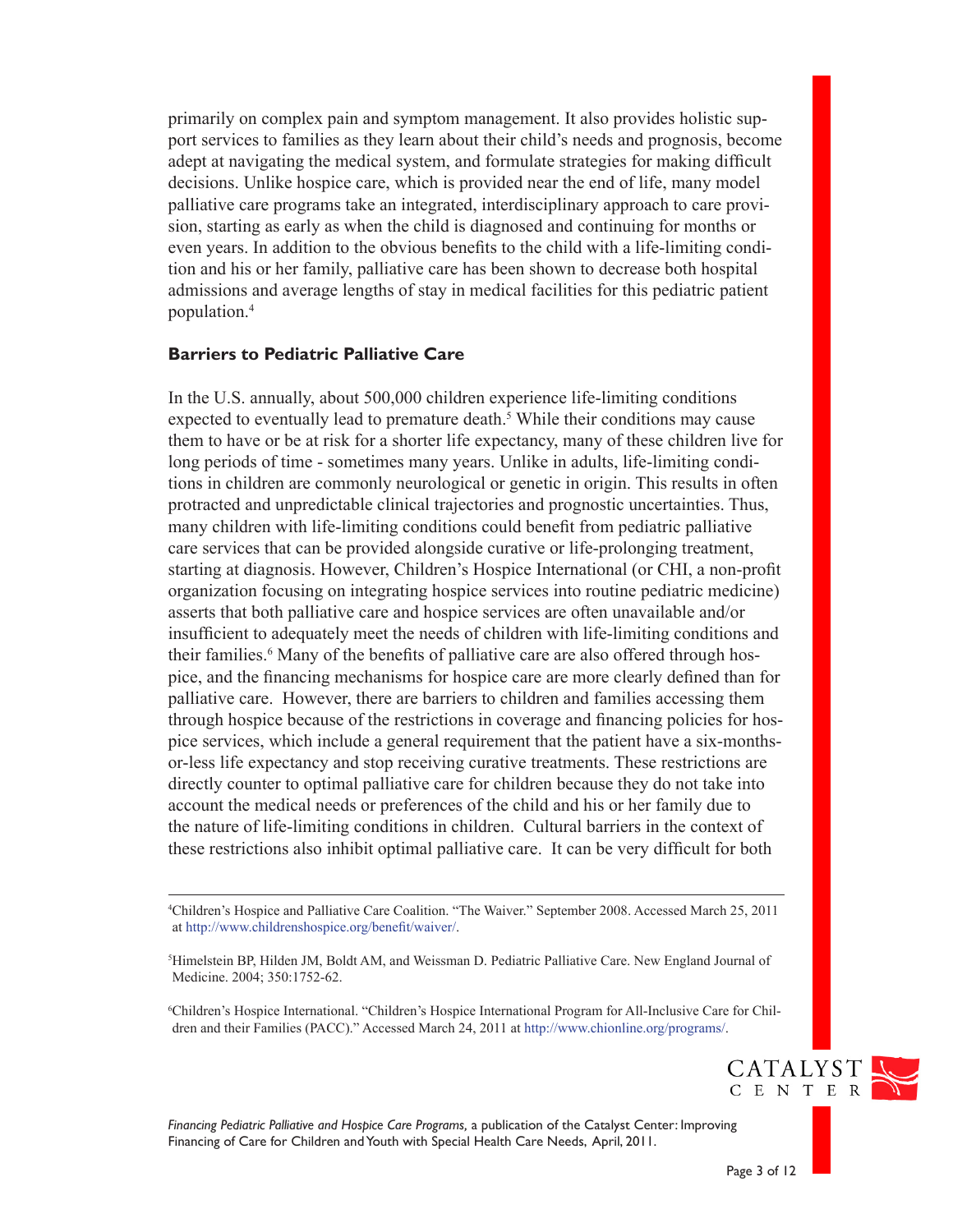clinicians and families to make the decision to stop cure-directed treatment, or to give up hope for their patient or child's improvement in order to access services through hospice.

### **Financing Mechanisms for Pediatric Palliative Care**

According to the National Hospice and Palliative Care Organization (NHPCO), payment and reimbursement for pediatric palliative and hospice care is complex.7 Children without insurance are dependent on out-of-pocket payment by families and philanthropic support received by nonprofit organizations, including hospitals, for both palliative and hospice care. Public benefit programs play an important role in financing pediatric palliative and hospice care. Medicare is the primary payer for hospice services in general but not for children. Medicare has few pediatric enrollees and the hospice benefit it offers is not tailored to the needs of children with life-limiting conditions. Medicaid can cover both pediatric palliative and hospice care services through waiver programs, but the services provided vary by state and can be limited in scope. Moreover, hospice benefits under Medicaid have traditionally not included an option for concurrent curative or life-prolonging treatment. Now, under the Affordable Care Act of 2010, children with life-limiting conditions enrolled in Medicaid or CHIP may receive hospice care concurrently with these types of treatment, but only if they have a life expectancy of six months or less.<sup>8</sup>

Insured children who do not qualify for public benefit programs also face obstacles in accessing pediatric palliative and hospice care.<sup>9</sup> According to NHCPO, most private insurers do not cover curative or substantive palliative services in their hospice benefit policies, assuming they offer them. Additionally, palliative care is largely comprised of "supportive" (sometimes called "wraparound") services which are infrequently covered by insurance.<sup>10</sup> State-mandated benefit laws tend to center on hospice services in the last six months of life, not on palliative care from the point of diagnosis until end-of-life care is needed.<sup>11</sup> A review of current state mandated benefit

7 Friebert S. "NHPCA Facts and Figures: Pediatric Palliative and Hospice Care in America." National Hospice and Palliative Care Organization. April 2009. Accessed March 28, 2011 at http://www.nhpco.org/files/public/quality/Pediatric\_Facts-Figures.pdf

8 The Patient Protection and Affordable Care Act, Section 2302 "Concurrent Care for Children".

9 NHCPO. "Guidance on New Hospice Benefits for Terminally Ill Children." Press Release. September 13, 2010. Accessed March 28, 2011 at http://www.nhpco.org/i4a/pages/index.cfm?pageid=5759

10|Torkildson C. "Models of Pediatric Hospice and Palliative Care in the United States." Children's Project on Palliative/Hospice Services (ChiPPS) E-Newsletter. Updated August 11, 2010. Accessed March 28, 2011 at http://www.nhpco.org/files/public/Chipps/ChiPPS\_enews-19\_May\_2010.pdf

11State-mandated benefits for hospice exist in Arizona, Colorado, Hawaii, Kentucky, Massachusetts, Maryland, Maine, Michigan, Nevada, New York, Virginia, and Washington. Source: Health Insurance Mandates in the States, 2010. Catalyst Center Website. Available at http://www.hdwg.org/catalyst/health-insurance-mandates-in-the-states-2009

### CATALYST C E N T E R

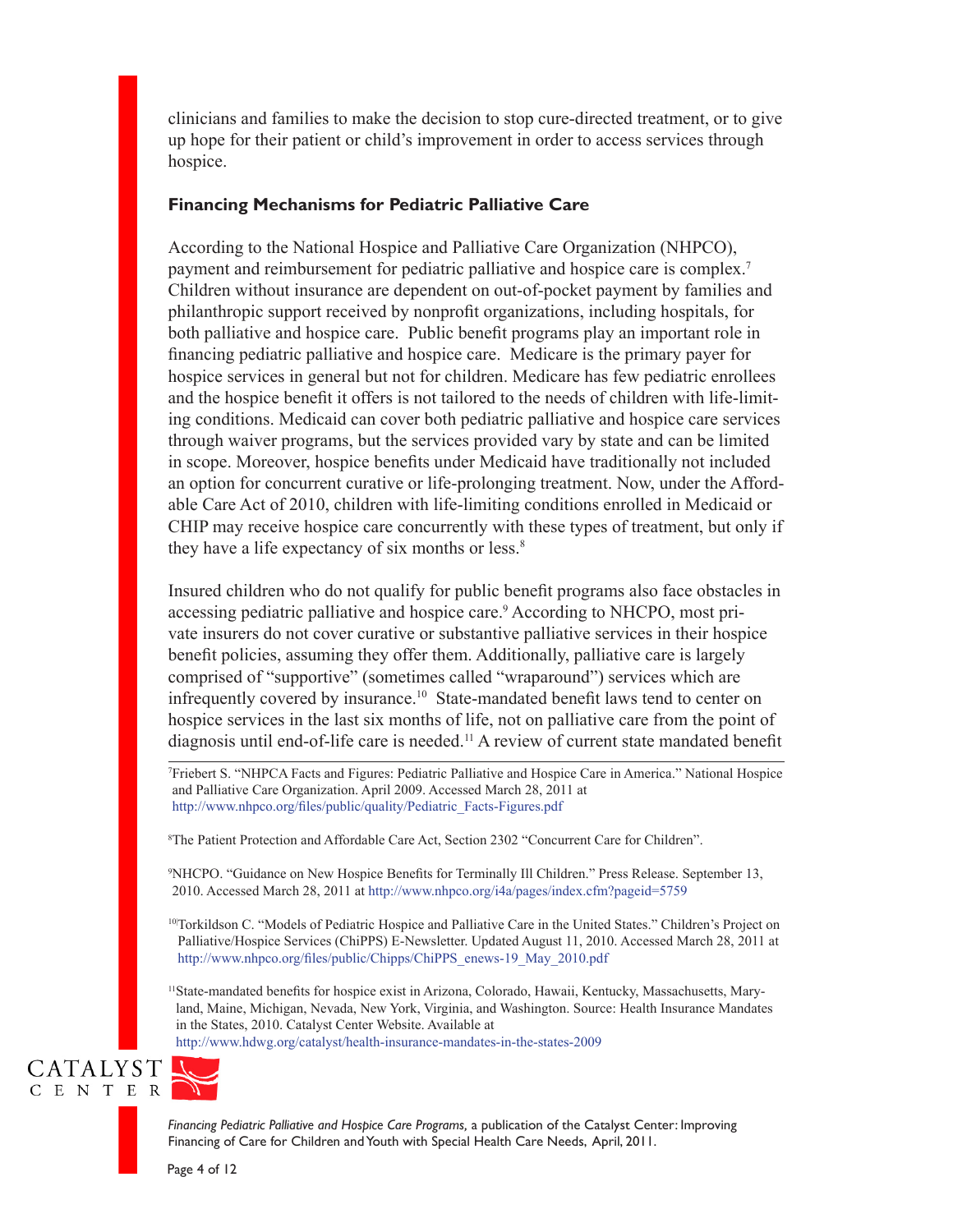laws for hospice care by Catalyst Center staff found that in general, they only apply to individuals who are terminally ill and do not include those at risk for a limited life expectancy. In some cases, a few palliative services are included under the law, but under limited circumstances. Thus, private insurers continue to have the option of excluding many palliative services from their benefit packages. Self-funded plans which account for about half of private insurance plans nationally - are not required to adhere to state-mandated benefit laws. So even if robust pediatric palliative services fall within a state-mandated benefit, self-funded plans may choose not to offer them.

As illustrated above, while financing mechanisms for pediatric hospice care services are more defined, the existing models of financing pediatric palliative care programs have substantial limitations and are relatively scarce. However, several states have taken advantage of the options available and designed creative approaches to ensure the adequate provision of palliative services to the children who need them. We've highlighted two primary financing approaches for pediatric palliative care below: a Medicaid waiver program in Florida and California, and a state-funded program in Massachusetts.

## **Funding Pediatric Palliative Care Programs with a Medicaid Waiver**

Medicaid is funded by a federal-state partnership; in order to receive federal funds, states must comply with federal Medicaid regulations. A waiver is permission from the federal government for a state to disregard one or more of these rules, under specific conditions. Home and Community-Based Service (HCBS, also known as 1915) waivers allow states to offer benefits that Medicaid does not normally cover so that enrollees can remain in their homes and communities instead of receiving care in an institutional setting such as a hospital or nursing home. These benefits often include wrap services such as specialized home health care, case management, respite care and family support services. HCBS waivers can also expand the income eligibility for Medicaid, so patients who qualify for an institutional level of care but whose families make too much money to qualify for Medicaid can enroll in the waiver and receive benefits.

### **Partners in Care: Together for Kids - Florida**

In 1999, a study conducted in Florida found that 50% of the state's hospice programs felt their services did not adequately meet the needs of terminally ill children and their families. Additionally, only half of the 36 hospices surveyed provided a full pediatric hospice program. All of these hospices were bound by the policies of the Medicaid hospice reimbursement regulation, which required hospice enrollees to have a six-months-or-less life expectancy and to stop curative treatments before they

*Financing Pediatric Palliative and Hospice Care Programs,* a publication of the Catalyst Center: Improving Financing of Care for Children and Youth with Special Health Care Needs, April, 2011.

CATALYST C E N T E R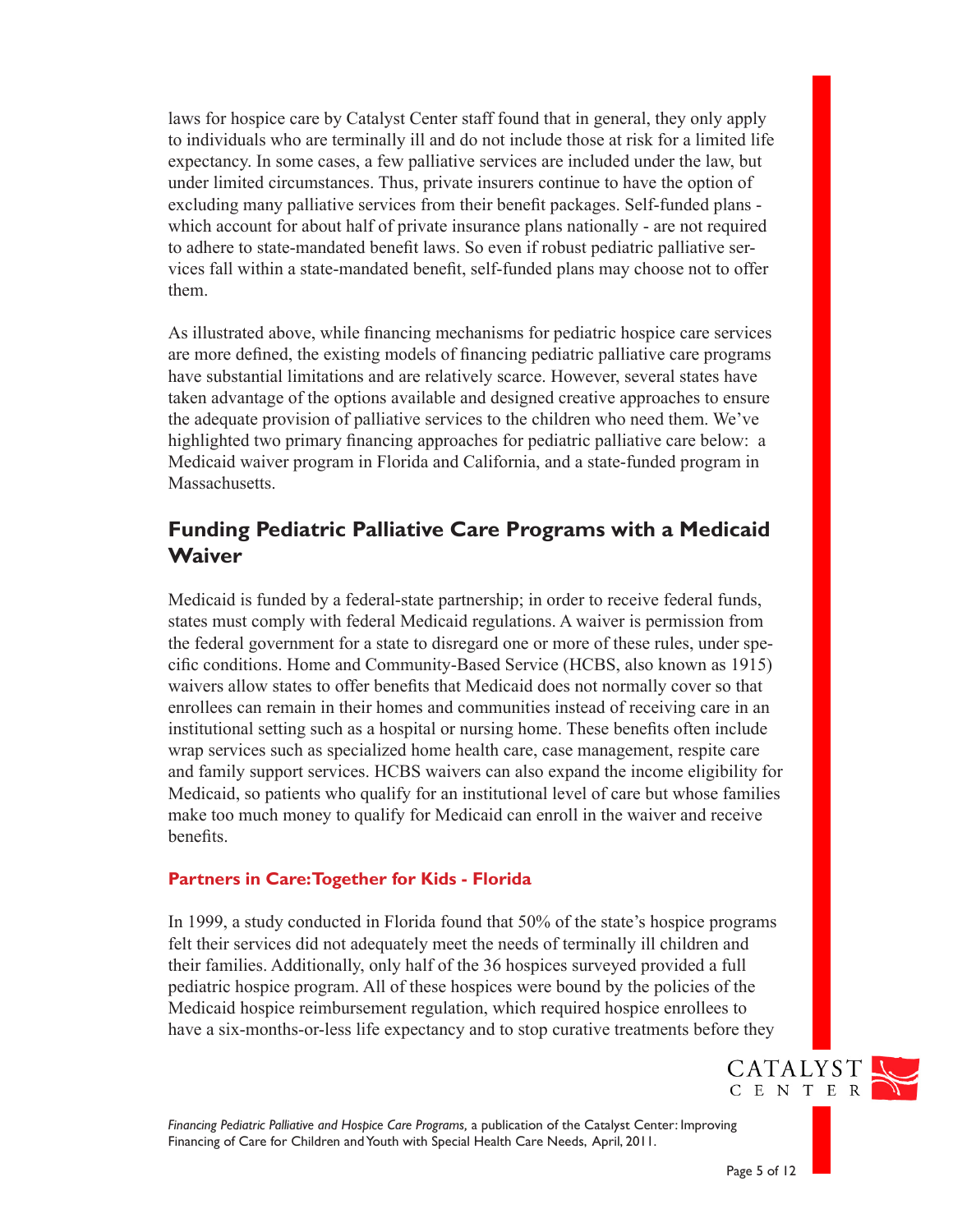could access hospice benefits. Rolled out in 2005, Partners in Care: Together for Kids (PIC:TFK) became the first Medicaid waiver program in the United States in which children with life-limiting illnesses could receive palliative care concurrently with curative treatment.

PIC: TFK is a 1915(b) Medicaid waiver program operated under the authority of Children's Medical Services (CMS), Florida's Title V program for Children with Special Health Care Needs (CSHCN). PIC:TFK is a demonstration program of the [Children's Hospice International Program for All Inclusive Care for Children \(CHI](http://www.chionline.org/states/fl.php)  [PACC\) m](http://www.chionline.org/states/fl.php)odel, which has become nationally recognized in addressing the needs both palliative and curative - of children with life-limiting conditions and their families. PIC:TFK is implemented through a partnership between CMS, Florida's Agency for Health Care Administration (AHCA), and hospices throughout the state. Care coordinators with the Children's Medicaid Services Network (or CMSN, the Medicaid managed care provider under CMS) identify eligible children and enroll them in PIC:TFK. Once enrolled, the child receives home- and community-based palliative services provided by hospice staff specially trained in pediatric palliative care. These services are based on the individual child and family's care plan, which is regularly reassessed and updated. AHCA then provides reimbursement to the hospices.

Florida children qualify for PIC:TFK in any stage of their life-limiting illness: they may be newly diagnosed, in the mid-stage of the illness (receiving life-prolonging or curative treatments), or at the endstage, when treatment has failed. Children must be under age 21, enrolled in their regional CMSN, and qualify for Medicaid, CHIP, Florida KidCare (Title XXI) or CMS Safety Net funding to participate in PIC:TFK.

The program's mission is "...to enable children with life-limiting conditions and their families to have an enhanced quality of life through a combination of medical and supporting services that are accessible, continuous, compassionate, comprehensive, culturally sensitive and family/caregiver centered." Within PIC:TFK, children and their families can receive pain and symptom management, patient and family counseling, expressive therapies like play, music, and art, specialized nursing care, psychosocial and spiritual therapy, respite care, volunteer services, and bereavement support. PIC:TFK aims to provide children and families a continuum of care that is consistent through transitions from the home to the hospital or other health facility, and to and from day care and school.

Surveys of enrolled families show high satisfaction with the program - about 91% of parents report they have had a satisfactory experience with PIC:TFK, and 94% of parents would recommend the program to other families of children with life-limiting conditions. As of January 2010, eligible children could access PIC:TFK services at eight sites across Florida: in Gainesville, Ft. Myers, Jacksonville, Lakeland, Miami,

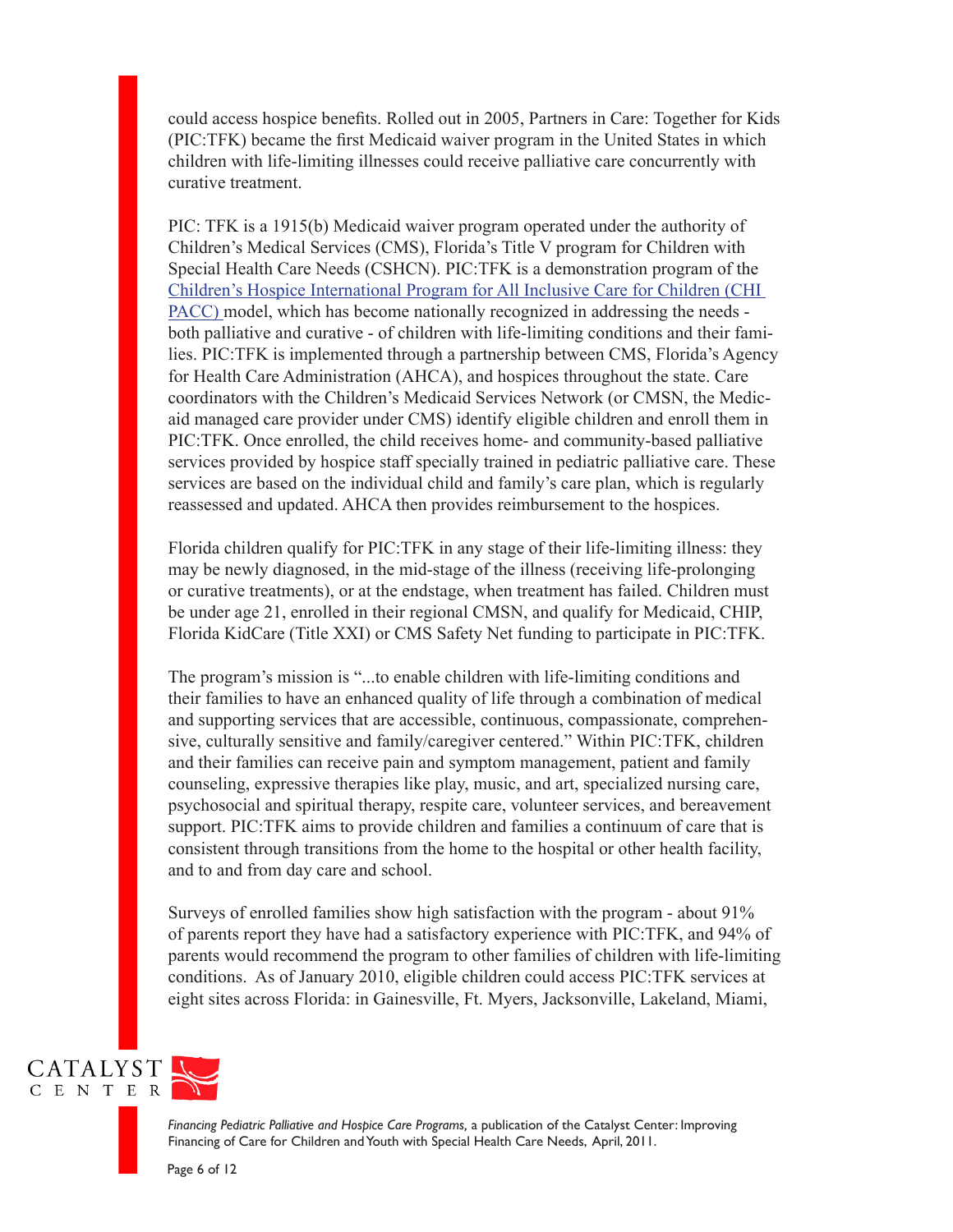Pensacola, Sarasota, and St. Petersburg. PIC:TFK continues to expand throughout Florida, with five additional sites planning to roll out PIC:TFK services in Ft. Lauderdale, Naples, Ocala, Tallahassee, and Tampa.

#### **Sources:**

Children's Hospice International. "Current Programs: Florida. The Florida CHI PACC Model. Partners in Care: Together for Kids." Accessed March 30, 2011 at http://www.chionline.org/states/fl.php

Children's Medical Services. "Partners in Care." Florida State Department of Health Website. Accessed March 30, 2011 at http://www.doh.state.fl.us/alternatesites/cms-kids/families/health\_services/pic.html

Children's Medical Services Network. Partners in Care: Together for Kids: Annual Evaluation for 2010. Year 4 Evaluation. March 2010. Institute for Child Health Policy. University of Florida.

Eason T and Komatz KC. "Florida's Evolution of Pediatric Palliative Care." Children's Project on Palliative/ Hospice Services (ChiPPS) E-Newsletter. Updated August 11, 2010. Accessed March 28, 2011 at http://www.nhpco.org/files/public/Chipps/ChiPPS\_enews-19\_May\_2010.pdf

Knapp CA, Madden VL, Curtis CM, Sloyer PJ, Huang IC, Thompson LA, and Shenkman EA. Partners in Care: Together for Kids: Florida's Model of Pediatric Palliative Care. Journal of Palliative Medicine. 2008: 11(9). P. 1212-1220.

#### **Partners for Children - California**

At San Diego Hospice in early March, the Comprehensive Care Management Programs (CCMP) celebrated their one-year anniversary of serving as the state's first provider of Partners for Children (PFC) services, a model of palliative care provision. Bringing a managed care approach to home-based, full-spectrum palliative care, PFC offers an alternative to hospitalizing children with life-limiting conditions. PFC is now available to eligible children in 3 counties throughout the state, with 4 more counties gearing up to participate. PFC also has plans to expand to several more counties over the next few months.

The PFC model is based on the idea that a continuum of care can be created by providing community-based hospice and palliative care services alongside curative treatment and that minimizing a child's use of out-of-home care settings can improve the health care experience for the child and his or her family. Within the PFC waiver program, pediatric patients receive palliative care in the comfort of their homes instead of in health care facilities (hospitals, pediatric nursing homes, etc.). Through collaboration with participating community hospice and home health agencies, PFC ensures children in the program receive pain and symptom management, services to improve their quality of life, and emotional support - all major aspects of comprehensive palliative care - in a consistent and coordinated manner. In addition to care coordination, specific services offered through PFC include respite care, child and family support counseling, expressive therapies such as art, music and massage,

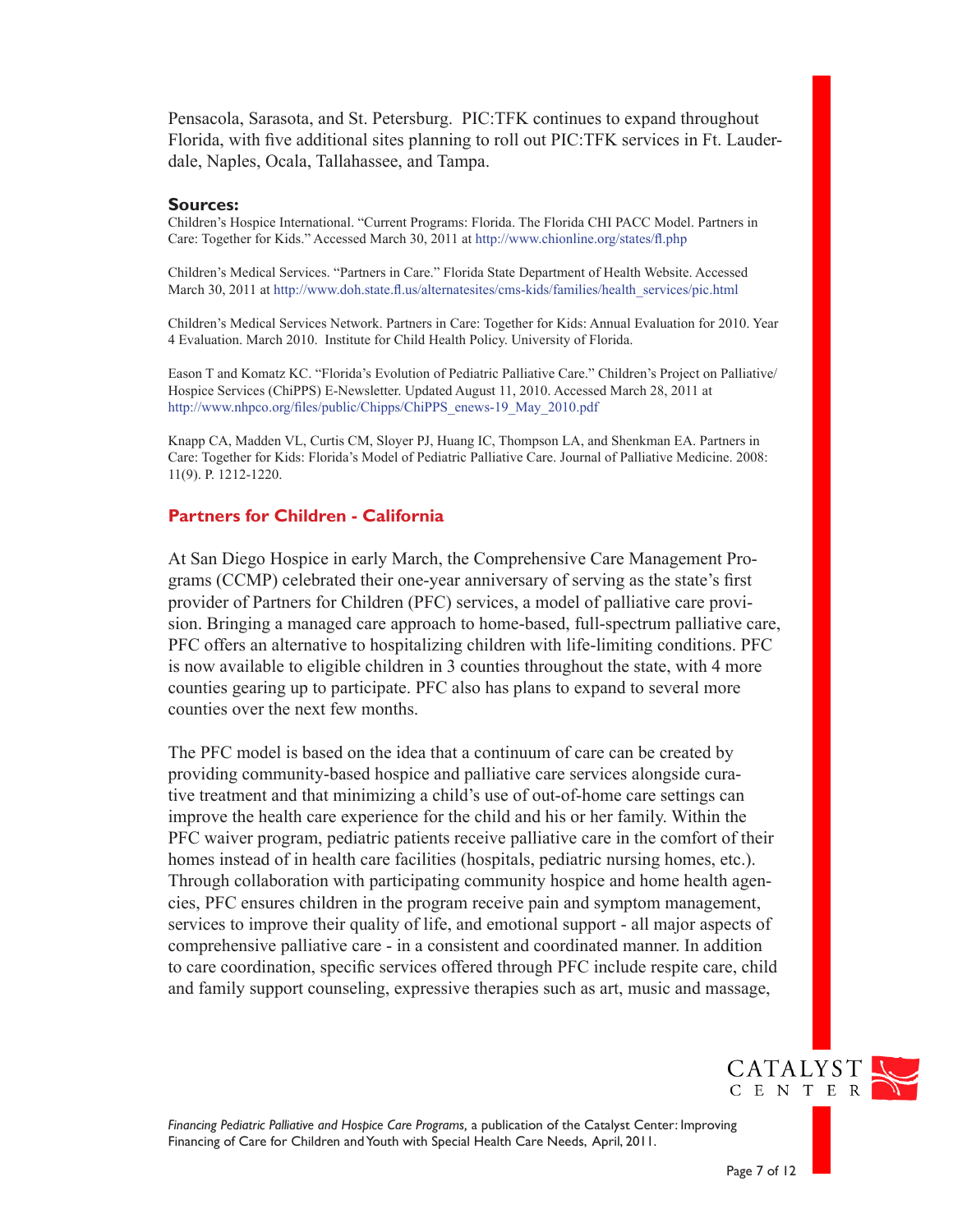bereavement counseling, and family educational and training programs on aspects of their child's care. All of these supportive services aim to help families better manage their child's life-limiting conditions at home.

Children under 21 years of age with life-limiting conditions, who are enrolled in Medi-Cal (California Medicaid), qualify for [California Children's Service](http://www.dhcs.ca.gov/services/ccs/Pages/default.aspx) (CCS, a state-funded health care program for children with "special medical needs" in lowincome families)<sup>12</sup> and live in a county of California that is participating in PFC, are eligible for the PFC waiver. A range of conditions meet the diagnoses requirement for PFC eligibility, including cancer, cystic fibrosis, brain or head injuries, spinal muscular atrophy, Duchene's muscular dystrophy (dependent on a ventilator), intestinal problems with dependence on IV nutrition, liver or bowel transplant, heart defects or conditions, problems following a transplant, and leukodystrophies.

Children and their families may self-refer to the PFC program or may be referred by their primary care physician or by the CCS office directly. Once referred, CCS Nurse Liaisons work with the child's primary care physician to acquire the necessary medical documentation and forms required for enrollment. During the enrollment process, the child and/or parent will select a hospice or home health agency that will provide the PFC services. The CCS Nurse Liaison then connects the family to the care coordinator at the family's chosen agency, and service provision begins. 26 children with life-limiting conditions are currently enrolled in PFC, with the goal of increasing that number to 50 by September, 2011.

One mother's testimony of her PFC experience shows how the program can help the entire family of a child with a life-limiting condition. Her son, Tyler, has cerebral palsy. He was recently sick for five weeks, and through PFC, Tyler's mom was able to care for him in their home instead of admitting him to a hospital. PFC staff ensured Tyler and his family received home visits from health providers, called Tyler's doctors to follow up on his treatment regimen, and even helped Tyler's mom get things in order for Tyler to go back to school after his 5-week absence. Tyler's mother also noted that her entire family was impacted by Tyler's condition, but that they found support in the family counseling and art therapy offered by PFC. As this mother's story illustrates, PFC can greatly benefit not only enrolled patients, but entire families of children with life-limiting conditions.

For more information on the program, visit the Partners for Children website at http://www.californiapartnersforchildren.org/.

<sup>12</sup>For a complete list of the eligibility requirements for CCS, visit the "Find Out if I Qualify" page on the CCS website at http://www.dhcs.ca.gov/services/ccs/Pages/qualify.aspx



*Financing Pediatric Palliative and Hospice Care Programs,* a publication of the Catalyst Center: Improving Financing of Care for Children and Youth with Special Health Care Needs, April, 2011.

Page 8 of 12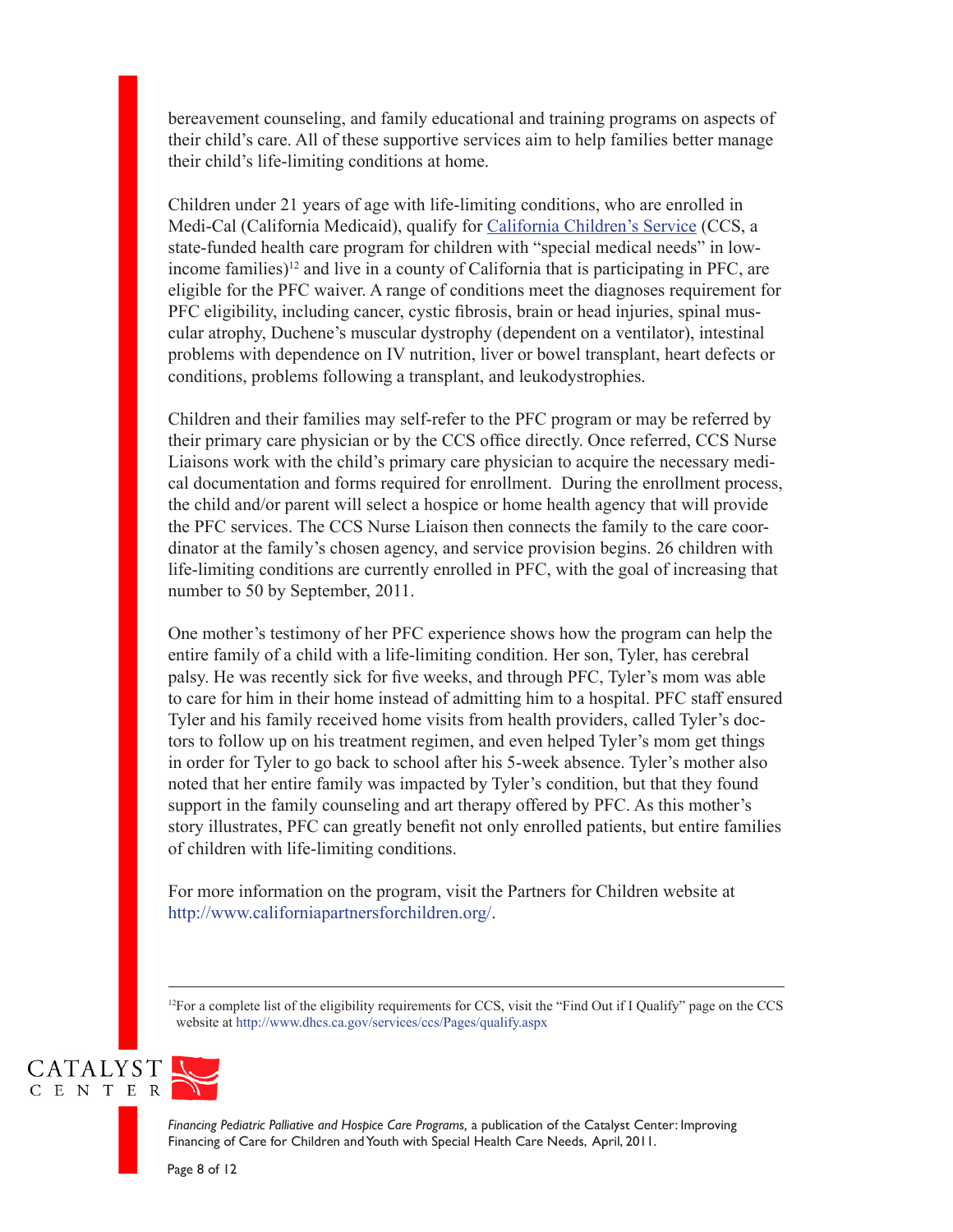#### **Sources:**

California's First Partners for Children Program Meets the Special Medical Needs of Chronically Ill Children in San Diego. March 1, 2011. PR Newswire. Accessed March 22, 2011 at [http://www.prnewswire.com/news](http://www.prnewswire.com/news-releases/californias-first-partners-for-children-program-meets-the-special-medical-needs-of-chronically-ill-children-in-san-diego-117134343.html)[releases/californias-first-partners-for-children-program-meets-the-special-medical-needs-of-chronically-ill](http://www.prnewswire.com/news-releases/californias-first-partners-for-children-program-meets-the-special-medical-needs-of-chronically-ill-children-in-san-diego-117134343.html)[children-in-san-diego-117134343.html](http://www.prnewswire.com/news-releases/californias-first-partners-for-children-program-meets-the-special-medical-needs-of-chronically-ill-children-in-san-diego-117134343.html) 

California Partners for Children Website. Accessed March 22, 2011 at http://www.californiapartnersforchildren.org/

California Children's Service Website. Accessed March 22, 2011 at http://www.dhcs.ca.gov/services/ccs/Pages/default.aspx

Partners for Children Flyer. California Department of Health Care Services. http://californiapartnersforchildren.org/PFCFlyer.pdf

Partners for Children Referring Physician Flyer. State of California Health and Human Services Agency and California Department of Health Care Services. Undated.

## **State-Funded Pediatric Palliative Care Programs**

An alternative to financing pediatric palliative care programs through a Medicaid waiver is to fund them directly from the state budget. This is a viable option as it gives states more flexibility in designing a program to meet the specific needs of its residents. Unlike the Medicaid waiver programs discussed above, there is no federal match for a state-funded program.

#### **Pediatric Palliative Care Network - Massachusetts**

In April 2006, Massachusetts' health care reform legislation, "An Act Providing Access to Affordable, Quality, and Accountable Care," resulted in the establishment of the Pediatric Palliative Care Network program. The program is administered by the Massachusetts Department of Public Health, Division for Perinatal, Early Childhood and Special Health Needs, which is home to the state Title V Children & Youth with Special Health Care Needs Program.

The Pediatric Palliative Care Network (PPCN) program is designed to complement existing services to meet the needs of eligible children with life-limiting conditions and their families. These services are provided primarily in the home and are appropriate for children with a wide range of life-limiting conditions, even when cure remains a possibility. The PPCN program supports the child and family with services designed to achieve an improved quality of life by meeting the physical, emotional and spiritual needs experienced during the course of illness, death and bereavement.

As aptly described by the Canadian Hospice Palliative Care Association (2006), pediatric palliative care "is designed to enhance choice, relieve suffering, and ensure the best quality of care during living, dying and grieving." The Massachusetts PPCN

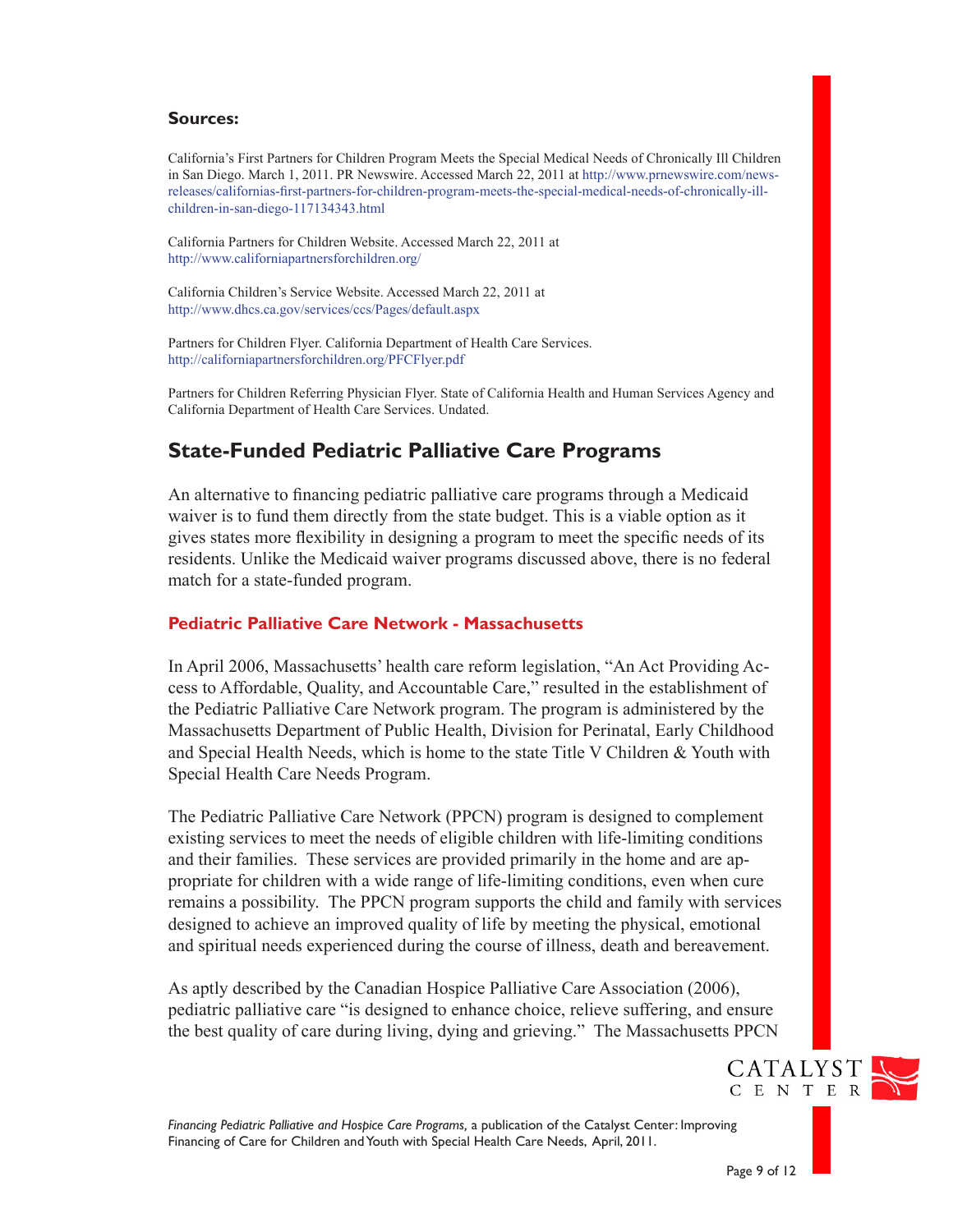program supports the child and family to accomplish these goals in accordance with their values, needs and preferences by providing access to a full range of consultative and direct care palliative services. The services complement those rendered by the child's primary care provider who retains professional responsibility for the child's plan of care. Examples of these services include but are not limited to skilled pain and symptom management, 24-hour on-call services, counseling for the child and family, spiritual care, advance care planning, referrals to other community services, shortterm respite care, and bereavement care for the family.

Currently, the network of PPCN providers includes eleven licensed hospices throughout Massachusetts. Every participating hospice is skilled in pediatric palliative care. PPCN aims to enhance the quality of life and meet the physical, emotional, social and spiritual needs of children with life-limiting conditions and their families through providing a multitude of palliative services.

Unlike hospice care, admission to the PPCN is not prognosis-dependent. Also, unlike public benefit programs such as Medicaid and CHIP, eligibility is not determined based on a family's income level or insurance type or status. Potentially, any child up to the age of 19, living in Massachusetts and diagnosed with a life-limiting condition could take part in the program.

When the PPCN was first established, typical hospice benefits required that a child cease curative treatment in order to receive hospice. The pediatric hospice benefit was changed in September 2010 as part of the Affordable Care Act. It now allows children to pursue curative treatment, but they still must have a signed order from the physician that the child has a six-months-or-less life expectancy. For this reason, many children remain ineligible for hospice.

To take part in the PPCN program, a referral to a PPCN ¬contracted hospice must be made. A family can self-refer or the referral can come from the child's primary care provider (PCP), another health care provider, a state Department of Public Health program, another state or community agency, or a family caregiver. Once the referral has been made, the PPCN hospice goes through the necessary steps to ensure the child meets the eligibility requirements (he or she is under 19, lives in Massachusetts and has a potentially life-limiting condition). If the child is eligible, within 48 hours of the referral, a PPCN provider completes a full assessment of the child and family's physical, psychosocial, emotional and spiritual needs and bereavement risks. Then an individualized care plan is created to reflect those needs, and service provision begins.



*Financing Pediatric Palliative and Hospice Care Programs,* a publication of the Catalyst Center: Improving Financing of Care for Children and Youth with Special Health Care Needs, April, 2011.

Page 10 of 12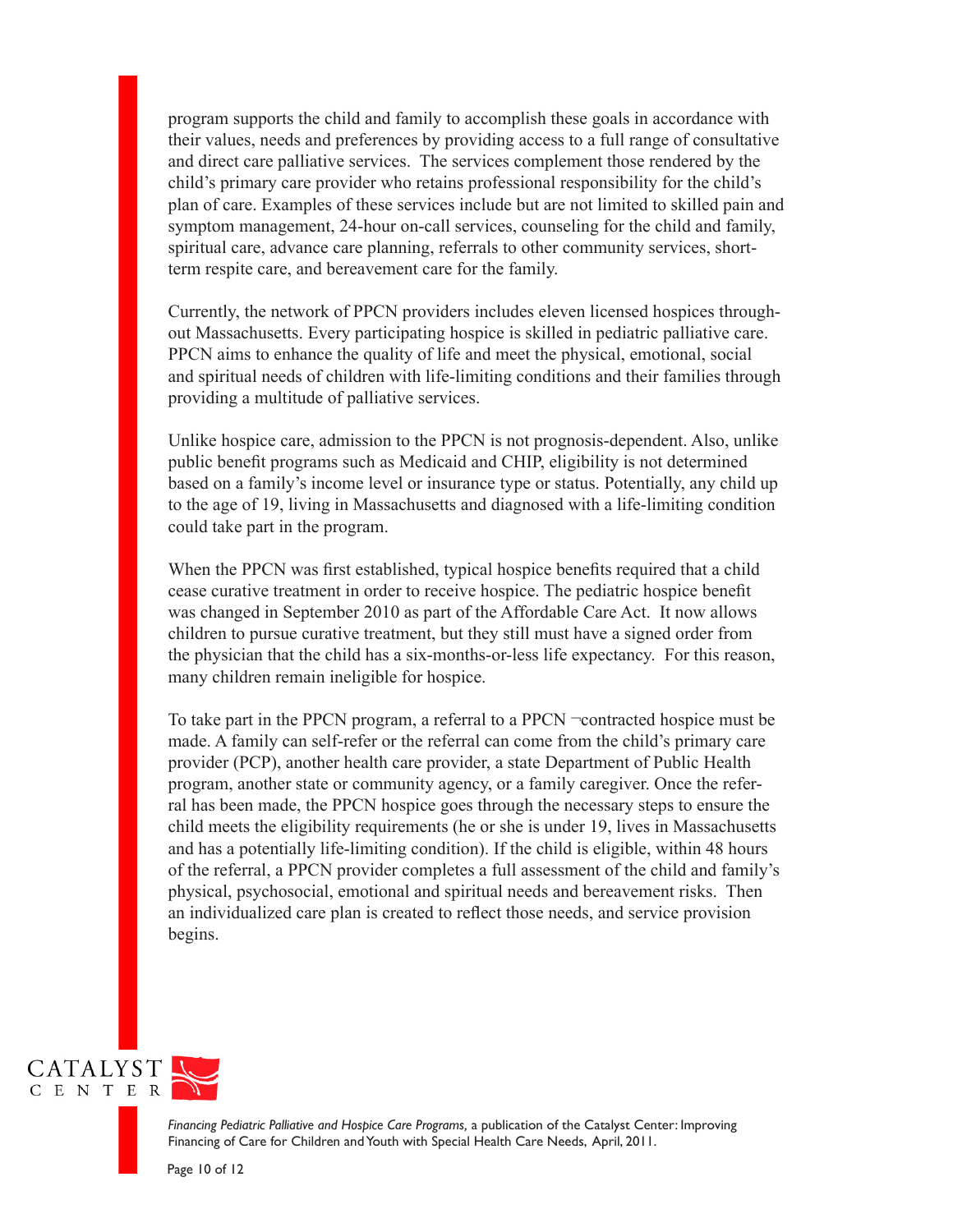Annual funding for the PPCN program is dependent upon the state budget allocation; it has ranged from a high in FY07 of \$800,000 to a low of \$786,444 in FY11. In FY10, the 4th year of the PPCN, the program served 227 children and their families, a 14% increase from the previous year.

For more information on the Massachusetts Pediatric Palliative Care Network, visit the PPCN program website at http://www.mass.gov/ppcn.

#### **Source:**

Jennifer Kenyon Bates, MEd. Director, Pediatric Palliative Care Network (PPCN). Massachusetts Department of Public Health. Personal Communication. 7 April 2011.

## **Conclusion**

Palliative and hospice services are vitally important to relieving pain, managing symptoms and improving the quality of life for many children with life-limiting conditions, a subpopulation of children and youth with special health care needs. But these children and their families often face barriers to accessing them. The main challenges are the gaps and limitations in coverage and financing of pediatric palliative and hospice care programs. In particular, the wrap services and care continuum that characterize strong palliative care programs are infrequently covered by private insurance. Traditional hospice services under Medicare are designed to meet the needs of dying adults - not those of children with life-limiting illnesses who often have longer or unpredictable illness trajectories and unique psychosocial and developmental needs and who can benefit from palliative care services long before they either need or become eligible for end-of-life care. As demonstrated in the Florida, California and Massachusetts examples above, a pediatric palliative care program that addresses these considerations, incorporates a robust set of both medical and psychosocial interventions, and has flexibility around eligibility and payment source can make great strides in addressing the current problems and inadequacies in financing palliative and hospice care for children.

*Interested in learning more from the provider perspective? View a [YouTube video](http://www.youtube.com/watch?v=Udu-XywYWKo) (http://www.youtube.com/watch?v=Udu-XywYWKo) of the work of the Pediatric Advanced Care Team (PACT) at Children's Hospital Boston. Dr. Joanne Wolfe, Palliative Care Director at Children's, discusses the benefits of interdisciplinary pediatric palliative care services to families of children with life-limiting conditions. This video was produced by [kaiserhealthnews.org](http://www.kaiserhealthnews.org/) and is linked to with permission from the Henry J. Kaiser Family Foundation, a nonpartisan health care policy research organization unaffiliated with Kaiser Permanente.* 

*For consumers, the National Institute of Nursing Research has produced a brochure describing palliative care:* [Palliative Care: The Relief You Need When You're Expe](http://www.ninr.nih.gov/NR/rdonlyres/01CC45F1-048B-468A-BD9F-3AB727A381D2/0/NINR_PalliativeCare_Brochure_508C.pdf)[riencing the Symptoms of Serious Illness](http://www.ninr.nih.gov/NR/rdonlyres/01CC45F1-048B-468A-BD9F-3AB727A381D2/0/NINR_PalliativeCare_Brochure_508C.pdf)

([http://www.ninr.nih.gov/NR/rdonlyres/01CC45F1-048B-468A-BD9F-](http://www.ninr.nih.gov/NR/rdonlyres/01CC45F1-048B-468A-BD9F-3AB727A381D2/0/NINR_PalliativeCare_Brochure_508C.pdf)[3AB727A381D2/0/NINR\\_PalliativeCare\\_Brochure\\_508C.pdf](http://www.ninr.nih.gov/NR/rdonlyres/01CC45F1-048B-468A-BD9F-3AB727A381D2/0/NINR_PalliativeCare_Brochure_508C.pdf))

*Financing Pediatric Palliative and Hospice Care Programs,* a publication of the Catalyst Center: Improving Financing of Care for Children and Youth with Special Health Care Needs, April, 2011.



Page 11 of 12